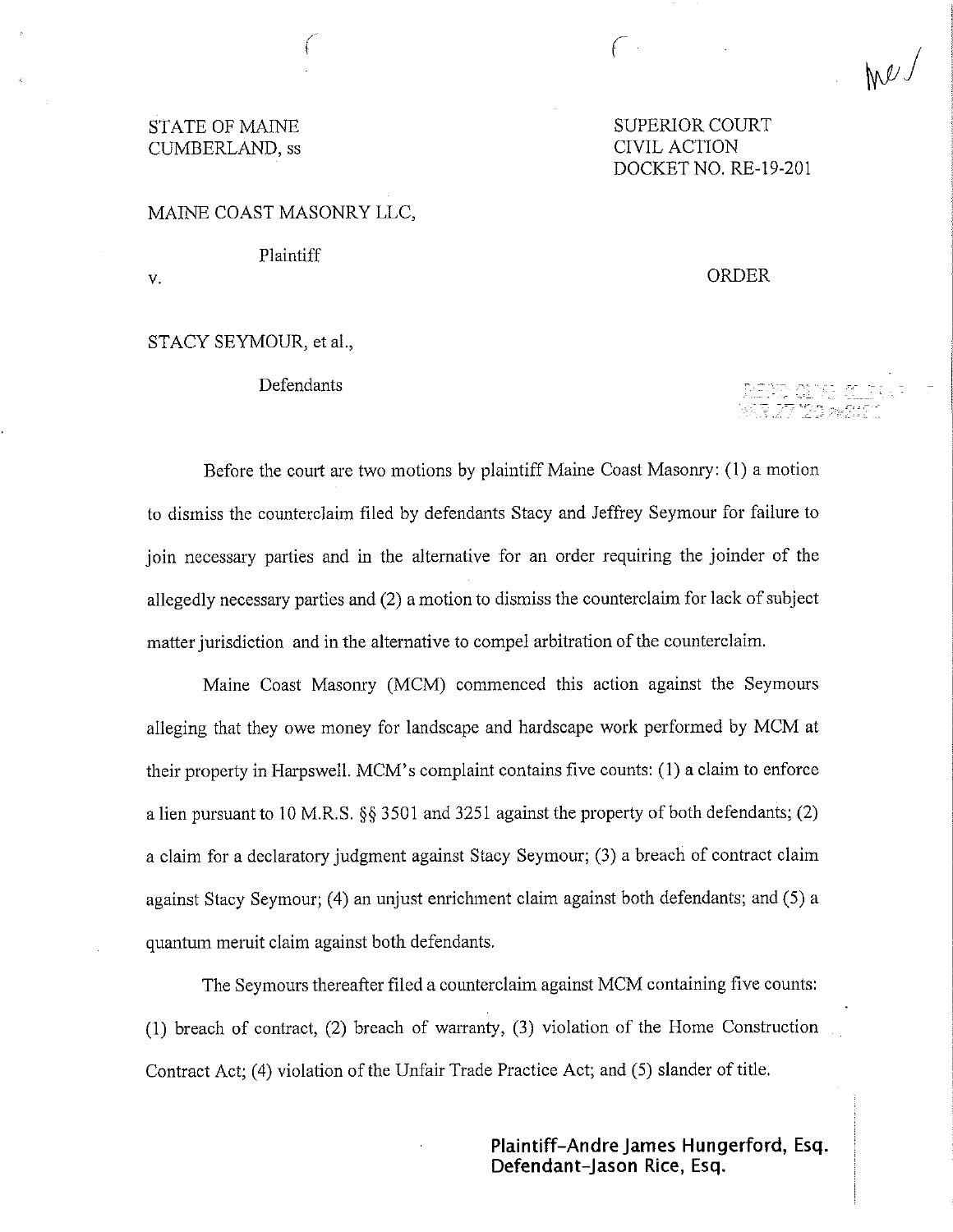## Necessary Parties

MCM argues that if anyone should be liable on the Seymours' counterclaims, it should be Mainely Tubs and Gagne & Sons rather than MCM. Mainely Tubs and Gagne & Sons apparently supplied certain hardscape materials installed at the Seymours' residence. Accordingly, MCM argues that the Seymours' counterclaim should be dismissed pursuant to M.R.Civ.P. 12(b)(7) and 19 for failure to join Mainely Tubs and Gagne & Sons. In the alternative, MCM argues that the Seymours should be ordered to join Mainely Tubs and Gagne & Sons.

*( (* 

First, even if Mainely Tubs and Gagne & Sons were necessary parties, dismissal would not be appropriate because there is no showing they cannot be joined. Moreover, they are not necessary Rule 19 parties in any sense. The Seymours are entitled to choose MCM as the party whom they seek to hold liable on their counterclaim. They are not required to join other parties just because MCM contends the other parties, rather than MCM, should be responsible for any damages owed to the Seymours.

There is no reason why complete relief cannot be afforded in the absence of Mainely Tubs and Gagne & Sons. At any trial MCM is entitled to point the finger at the absent parties and argue that those parties, not MCM, are responsible for the alleged defects on which the Seymours base their counterclaim. Nor do the absent parties claim any interest in the dispute between MCM and the Seymours that will be impaired if they are not made parties.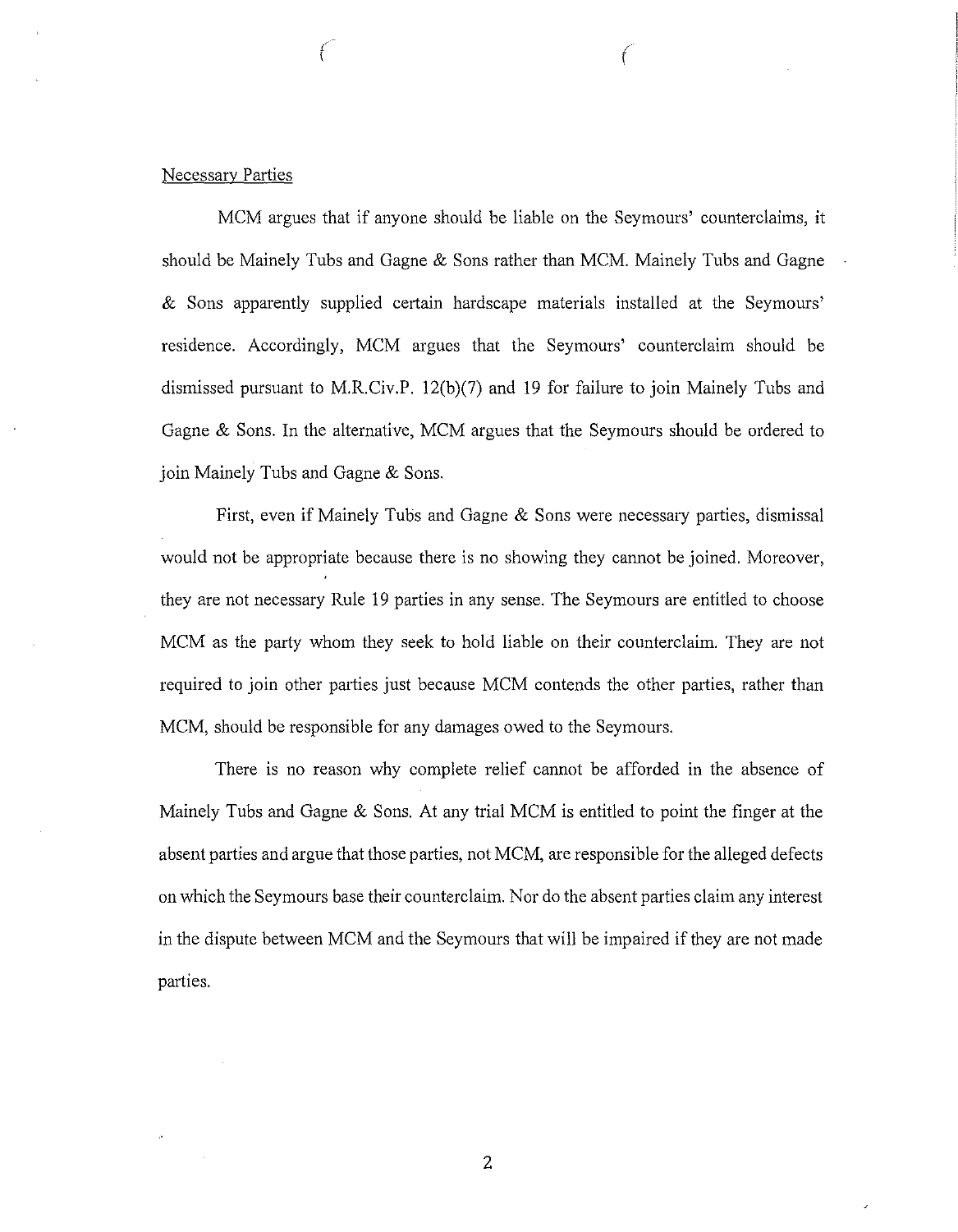Finally, if MCM thinks that Mainely Tubs and Gagne & Sons should be made parties to this action, MCM can file a third-party complaint against them and bring them in as third-party defendants on the counterclaim pursuant to M.R.Civ.P. 14(b).

#### Subject Matter Jurisdiction and Arbitration

*(* 

At the outset, MCM' s argument that this court lacks subject matter jurisdiction over the Seymours' counterclaim because of an arbitration clause in the contract between MCM and Stacy Seymour can be summarily rejected. The court's subject matter jurisdiction is not limited or defined by provisions in a private contract. *See Windham Land Trust* v. *Jeffords*, 2009 ME 29 | 21, 967 A.2d 690. The court is specifically granted jurisdiction under 14 M.R.S. § 5943 to enforce arbitration agreements.

Alternatively, MCM seeks an order compelling arbitration pursuant to the following provision contained in a contract signed by MCM and Stacy Seymour on or about April 24, 2019:

> The parties agree that disputes concerning the terms of this contract, except past due amounts owed by Homeowner, are subject to binding arbitration in accordance with the Maine Uniform Arbitration Act .... The Parties shall mutually agree in writing upon one neutral arbitrator located in Portland, Maine within 14 days of notification of a dispute. This Section does not prohibit Contractor from going to court to collect any past due amounts.

Hardscape Contract § 8. This arbitration provision – drafted by  $MCM<sup>1</sup>$  – is obviously onesided, allowing MCM to pursue claims for past due amounts in court while sending disputes concerning "the terms of this contract" to arbitration.

<sup>&</sup>lt;sup>1</sup> The contract, which is attached as Exhibit 1 to MCM complaint, is on a preprinted form titled "Hardscape Contract - Maine Coast Masonry LLC."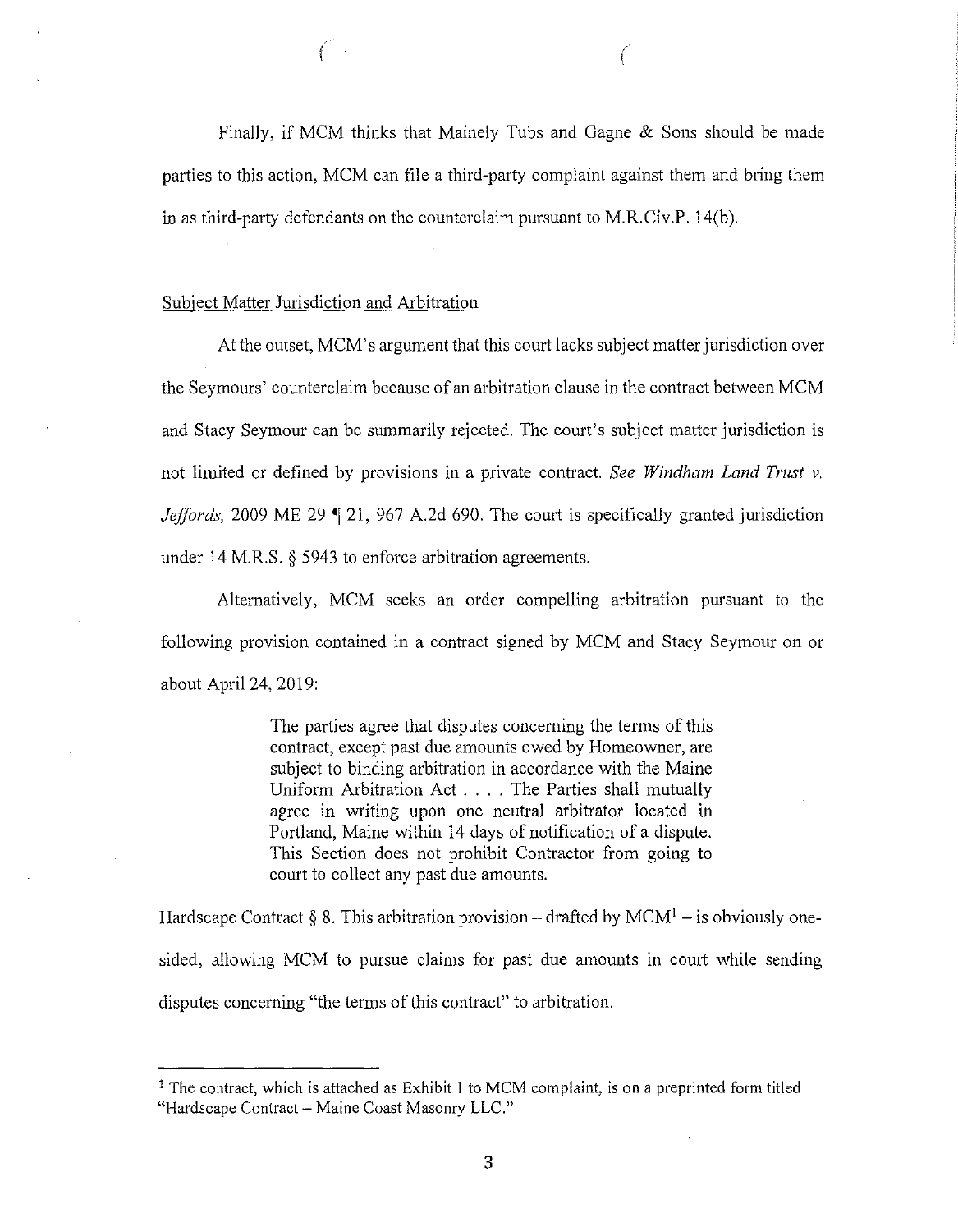In its original motion MCM sought to compel both Stacy and Jeff Seymour to arbitrate with respect to the counterclaim. Because only Stacy Seymour signed the contract, however, MCM thereafter conceded in its Reply Memorandum that Jeff is not required to arbitrate his counterclaim but argues that Stacy Seymour should at least be compelled to arbitrate.<sup>2</sup>

*( (* 

At this point the court is constrained to note that there is some inconsistency with respect to Jeff Seymour's status in this case. The Hardscape Contract lists "Stacy & Jeff Seymour" as "Homeowner" but is signed only by Stacy. Presumably this is why MCM's declaratory judgment and breach of contract claims have been asserted only against Stacy. On the other hand, the Seymours' breach of contract and breach of warranty counterclaims are nominally brought in the name of both Stacy and Jeff Seymour. If Jeff Seymour is entitled to assert those counterclaims, there is at least a question whether he should be treated as a party to the contract for purposes of the arbitration clause.

This probably does not matter because Jeff Seymour does not have defenses or claims for damages independent of those possessed by his wife. If arbitration is ordered, it can proceed with Stacy as the signatory on the contract, and that will as a practical matter resolve her husband's claims as well.

Aside from that issue, however, the arbitration clause is itself problematic because by its express terms it covers "disputes concerning the terms of this contract" yet allows MCM to pursue past due amounts in court. This requires the court to consider which of the disputes between the parties in this case involve "the terms of the contract" and which do

<sup>&</sup>lt;sup>2</sup> MCM Reply to Defendants' Opposition (Arbitration) dated February 18, 2020 at 1-2.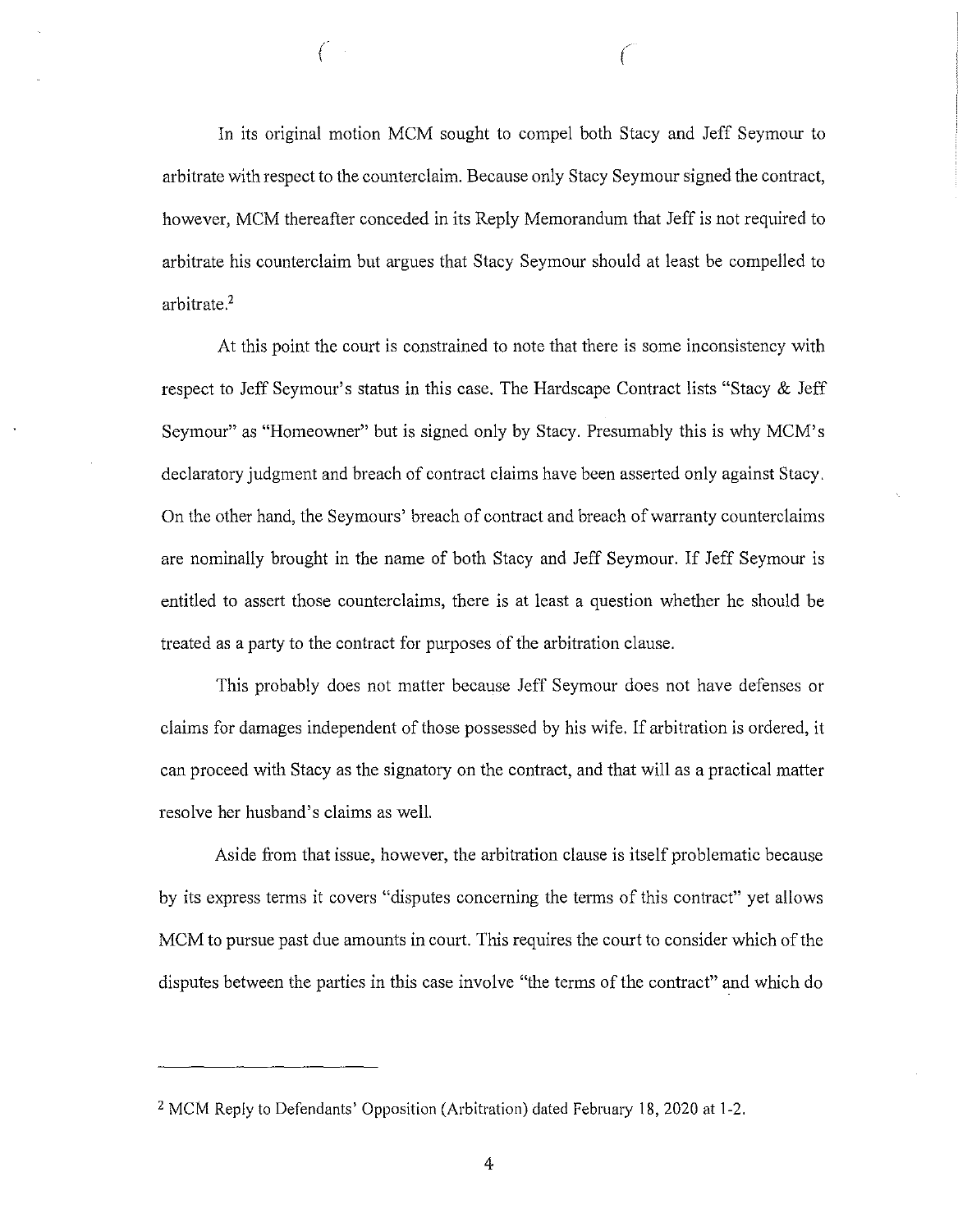not. The court does not agree with MCM's argument that the arbitration provision should be interpreted to allow MCM to continue with what it apparently considers to be a collection action while relegating all of the Seymours' claims and defenses to arbitration.<sup>3</sup>

 $\left($ 

Because of the policy favoring arbitration, there is a principle that arbitration clauses should be interpreted as requiring arbitration unless "the arbitration clause is not susceptible of an interpretation that covers the asserted dispute. Doubts should be resolved in favor of arbitration." *VIP Inc. v. First Tree Development LLC*, 2001 ME 73 ¶ 4, 770 A.2d 95, quoting *Westbrook School Committee v. Westbrook Teachers Assn.,* 404 A.2d 204, 208 (Me. 1979).

At the same time the Law Court has also ruled that ambiguities in an arbitration provision should be interpreted against the party who drafted that provision, *Barrett v. McDonald Investments Inc.,* 2005 ME 43 **11** 17-18, 820 A.2d 146. In this case that means, at a minimum, that "disputes concerning the terms of the contract" should not be interpreted any more broadly than disputes about the meaning of the contract and about its provisions.<sup>4</sup> Disputes of that nature are arbitrable, but disputes about performance or non-performance under the contract are not.

In this connection, if MCM had used the contract provisions set forth in the Home Construction Contract Act instead of using a contract containing a waiver of that Act, those

<sup>&</sup>lt;sup>3</sup> In addition, when arbitration is ordered, it usually proceeds first, which in this case would mean that the case would stop while the Seymour's counterclaim went to arbitration.

<sup>4</sup>This would include whether the contract contains a valid waiver of the Home Construction Contract Act and, if not, whether there was any violation of that Act. Because the Seymours' Unfair Trade Practice Act claim (count 4 of their counterclaim) appears to be based solely on violation of the Home Construction Contract Act, *see* 10 M.R.S. § 1490 (violation of Home Construction Contract Act is prima facie evidence of a UTPA violation), that issue would be included as well.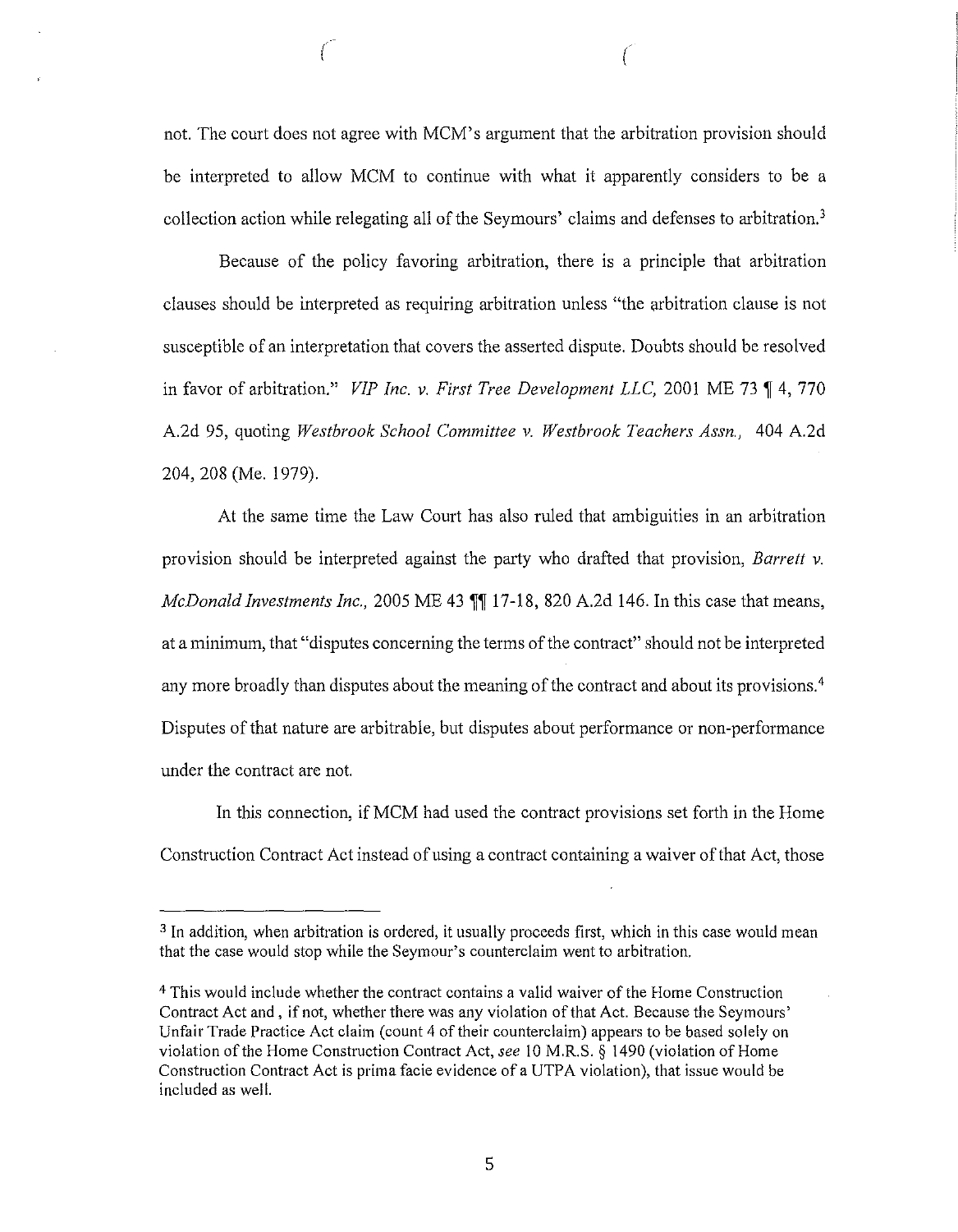provisions would have included a provision for arbitration of "disputes concerning the provisions of the contract *or the performance of the parties."* 10 M.R.S. § 1487(8) (emphasis added). MCM omitted the italicized words in its arbitration provision, and the court assumes that was a considered choice to allow MCM to sue for past due amounts. MCM will be held to that choice.

 $($  (and a set of  $($ 

In Counts One and Two of their counterclaim the Seymours allege that MCM did not complete its work under the contract. Counterclaim  $\P$  7, 16. They also allege that MCM did not perform the contract work in a workmanlike and skillful manner. 5 *See* Counterclaim  $\P$  6, 8, 17, 20-21. The latter appears to be their primary contention. These claims, if proven, would also constitute a defense to the claims in MCM's complaint.

Whether MCM completed its work under the contract might or might not amount to a dispute as to the terms of the contract. On that issue, the Seymours shall submit by May 6, 2020 an offer of proof with respect to their claim that MCM did not complete its work. MCM shall have 10 days to respond.<sup>6</sup> The court will then be able to determine whether the allegations in paragraphs 7 and 16 of the counterclaim constitute a dispute concerning the terms of the contract.

However, the issue of whether MCM performed the hardscape work in a workmanlike and skillful manner is not an issue that constitutes a "dispute concerning the terms of [the] contract" and is not subject to arbitration. Similarly, the Seymours' slander

6

 $<sup>5</sup>$  The written contract contains a warranty provision but, regardless of the contract language,</sup> contracts of this nature include an implied warranty that the work will be performed in a reasonably skillful and workmanlike manner. *See Gosselin* v. *Better Homes Inc.,* 256 A.2d 629, 639-40 (Me. 1969).

<sup>6</sup>In setting the above deadlines, the cou1t has already taken into account the extension of - - - -- -cfeadrfnesset fottl\ infhe-Matcn 17,-:!020 emergerrcy-order:------ ---- ---- - - ~--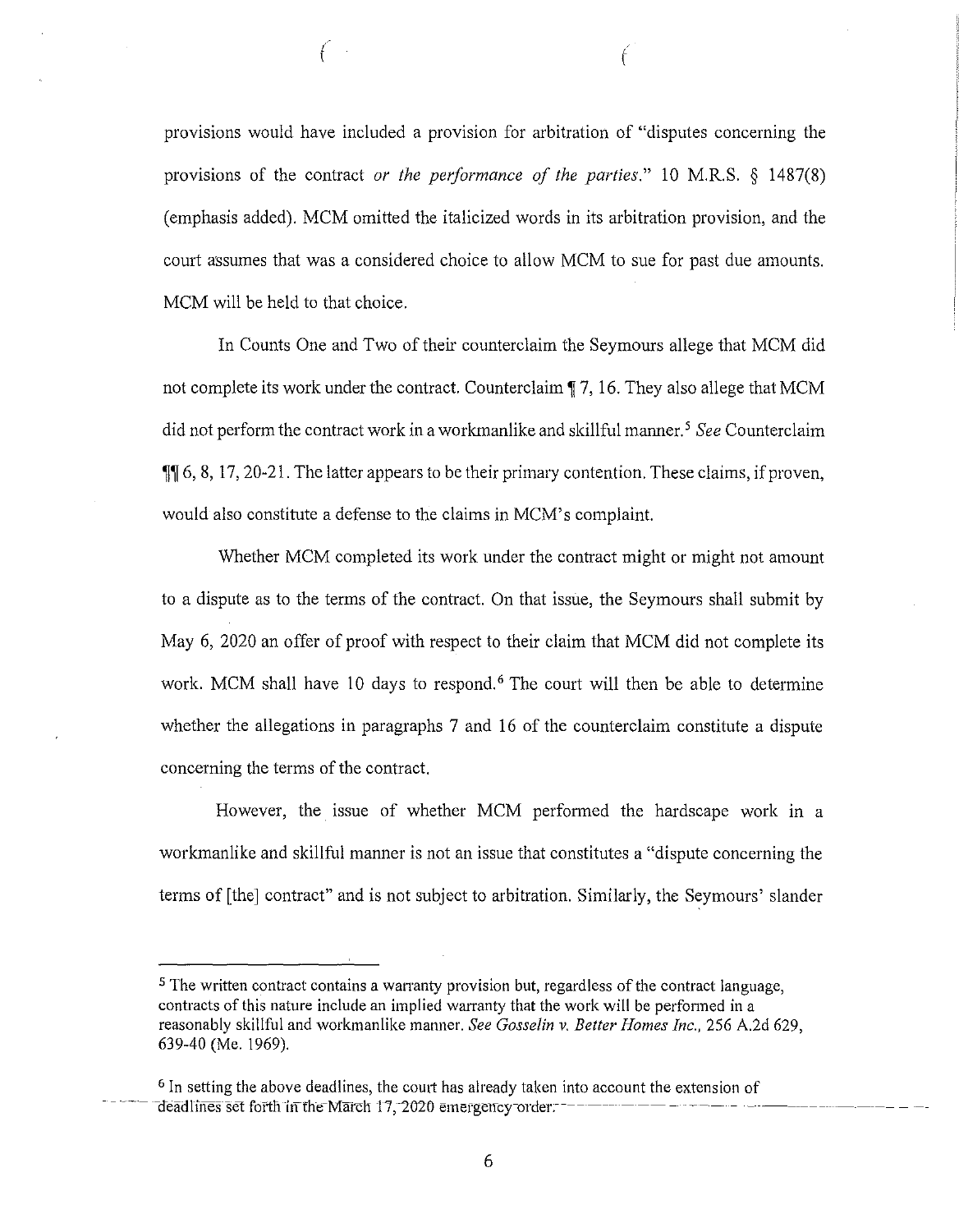of title claim is not a dispute concerning "the terms of [the] contract" and is similarly not subject to arbitration.

( *(* 

Since arbitration is required for certain of the issues in the case but not others, the Seymours make the practical argument that the issues should not be fragmented and that all of the issues should be litigated in the court proceeding. Unfortunately, this does not appear to be the law. *See Dean Witter Reynolds Inc. v. Byrd,* 470 U.S. 213, 217 ( 1985). To the same effect, Maine's arbitration statute states that when issues are severable, a stay should only be granted as those issues subject to arbitration. 14 M.R.S. § 5928(4).

The court therefore concludes that MCM's motion to compel arbitration should be granted in part and that arbitration shall proceed with respect to Counts Three and Four of the Seymours' counterclaim and with respect to the issue of whether MCM failed to complete its work under the contract  $-$  if the latter issue is found to be arbitrable. Proceedings with respect to those issue shall be stayed pending arbitration. To the extent that those issues can be severed from the other issues in the case, the remaining issues in the case need not necessarily be stayed. 14 M.R.S. § 5928(4). The court will, however, await subsequent submissions before deciding whether arbitration should proceed first.

The entry shall be;

1. Plaintiff Maine Coast Masonry's motion to dismiss defendants' counterclaim or in the alternative to require defendants to join other parties is denied.

2. Plaintiff Maine Coast Masonry's motion to dismiss defendants' counterclaim for lack of subject matter jurisdiction is denied.

3. Plaintiffs motion in the alternative to compel arbitration is granted in part and arbitration shall proceed on the claims in Counts Three and Four in defendants' counterclaim. Proceedings on those counts shall be stayed pending arbitration.

7